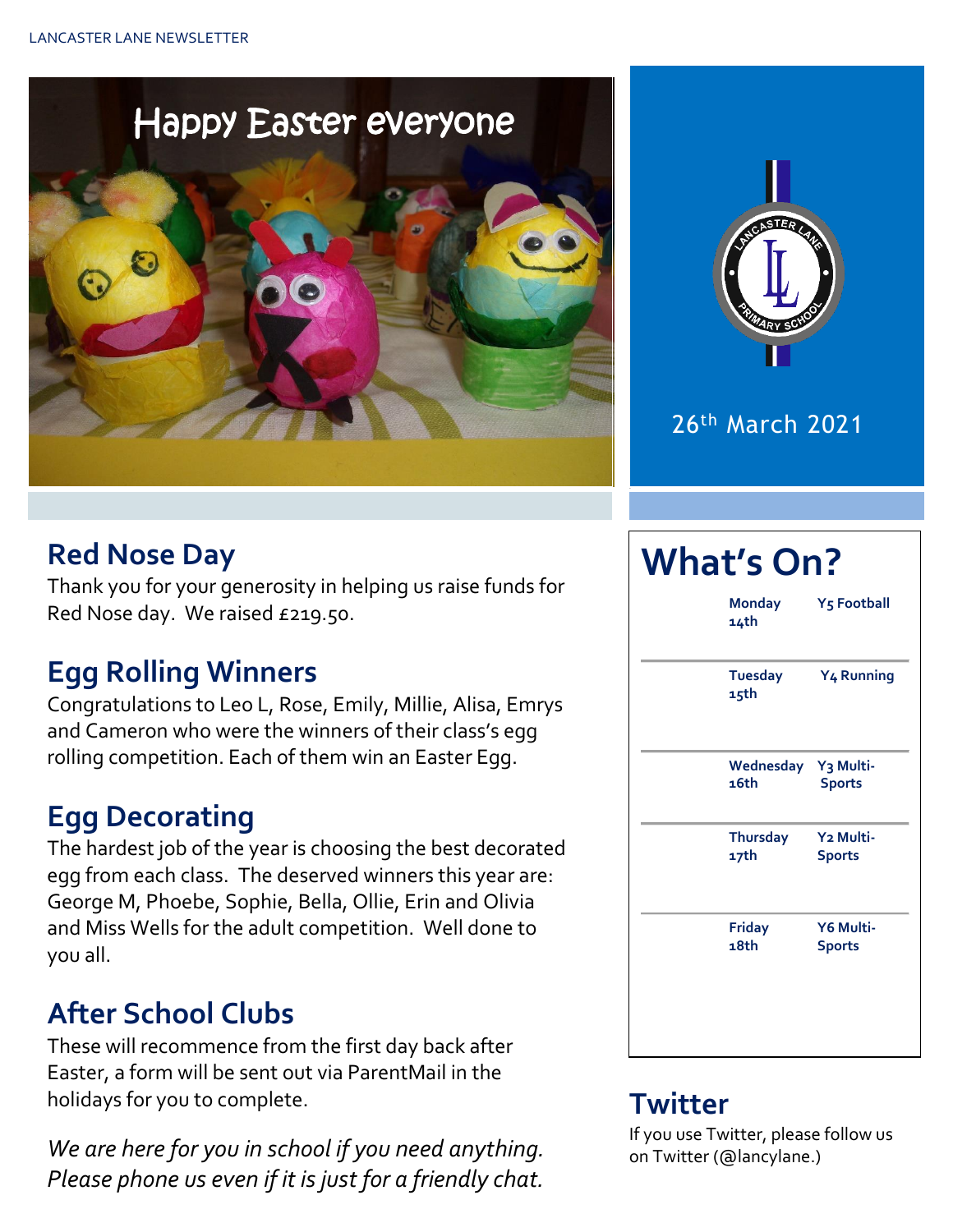#### **Breakfast Club**

This week at Breakfast Club the children have eaten Easter Bunny crumpets.

#### **Stoppers After School Club**

This week at Stoppers the children have been having fun with Easter crafts.

From 29 March, outdoor gatherings (including in private gardens) of either 6 people (the Rule of 6) or 2 households will also be allowed, making it easier for friends to meet outside. Why not arrange a meet up after school one day and send your child to Stoppers as a one off because you can book your child into Stoppers or Breakfast Clubs as stand alone nights. Just phone school and send the payment in with your child in a named envelope (Breakfast Club £3.50 and Stoppers £8.10) if you want your child to attend.

# **Thank you**

To you, our parents, thank you for all you have done to support the staff in school over this very difficult and challenging term. Your support and understanding is appreciated by us all. Thank you.

# **Easter Holidays**

School closes for the two weeks Easter holidays at 3.25pm today and reopens at 8.45am on Monday, 12th April. The staff and governors wish the children and their families a very safe and a very happy break from school.

# **Positive Tests**

If your child is showing symptoms of Covid 19 and receives a positive result after being tested, please email Mrs Geldard on head@lancasterlane.lancs.sch.uk so that discussion can take place whether their class bubble will need to isolate and for how long.

### **Thank you**

Thank you to Miss Smith who has worked a as welfare assistant in school since October and leaves the post today. We will all miss you at dinner times but especially Year 6 and Year 2.

### **And finally ….**.

Our eyes are placed in front of us at it is more important to look forwards than back.